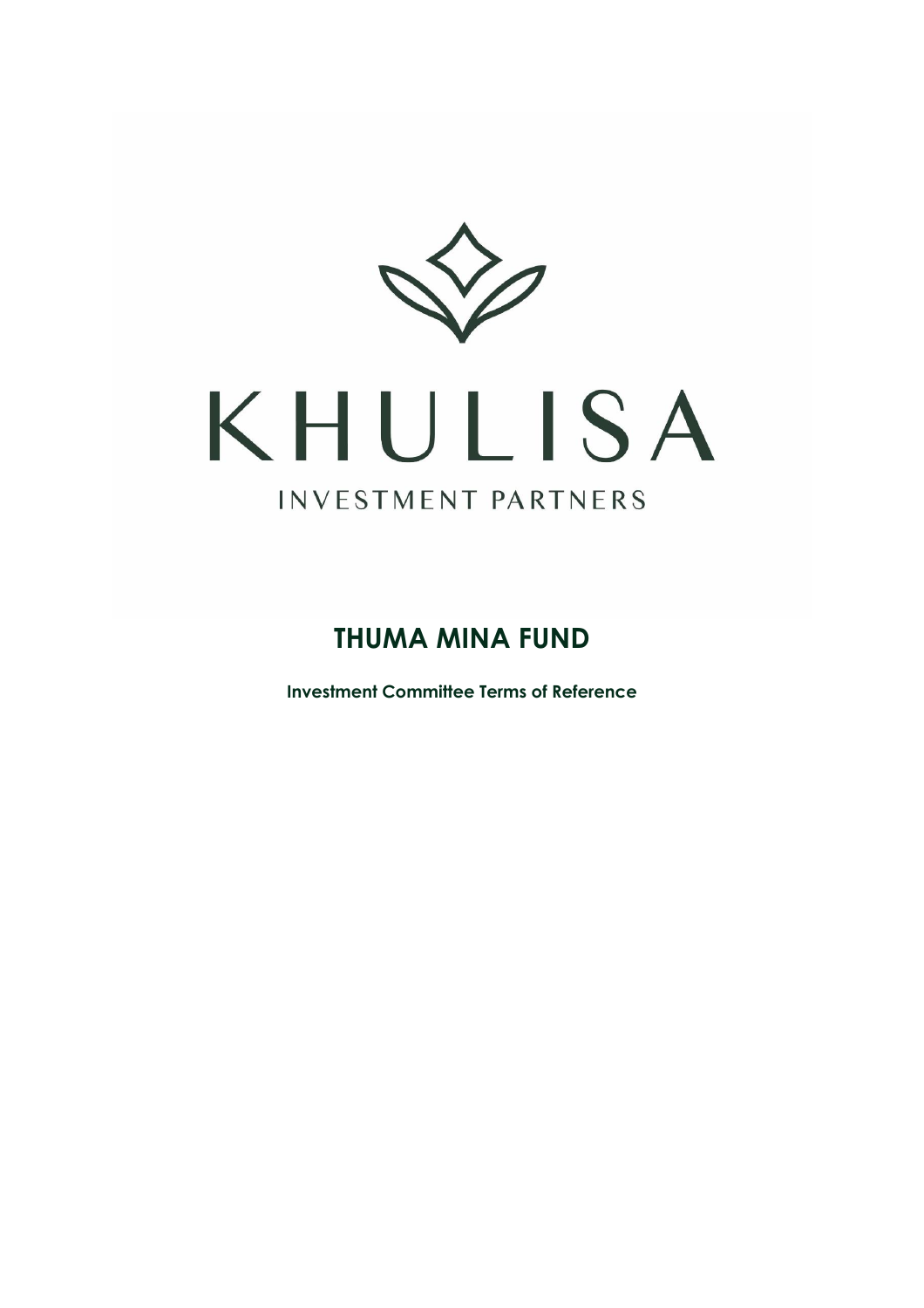## 1. **Objective**

- 1.1. The Investment Committee (**IC**) of the Khulisa Investment Partners (**KIP**) Fintech Impact Venture Fund (**Fund**) will be charged with three functions:
- 1.1.1. the initial analysis and approval of new investment opportunities prior to the holding of a SMaRT meeting and conducting of due diligence;
- 1.1.2. the assessment and, where appropriate, approval of new investment opportunities based on the potential for new investment opportunities to deliver on the Fund's mandate while balancing this with the risks identified in the due diligence process; and
- 1.1.3. the ongoing oversight and governance of the Fund and its portfolio of investments.
- 1.2. These terms of reference set out these functions and the principles that apply in their fulfilment.

# **2. Administration**

- 2.1. Membership
- 2.1.1. The IC will comprise a maximum of eight (8)] members made up of the KIP board of directors (the **Board**) and four (4) others appointed by the Board.
- 2.1.2. The Board should use due care and skill in selecting membership of the IC with due regard being given to the experience of the relevant member, any professional qualifications, roles previously or currently held and diversity of background such that the IC can function properly in its roles of investment analysis, approval and ongoing governance and oversight.
- 2.2. Chairperson
- 2.2.1. The chairperson of the Board shall be the IC Chairperson, and will preside at meetings of the IC. If the IC Chairperson is not present at an IC meeting, the members must elect another member to as IC Chairperson for that meeting.
- 2.2.2. The role of the IC Chairperson is to:
- 2.2.2.1. determine the agenda for meetings of the IC in conjunction with the KIP executives;
- 2.2.2.2. chair meetings of the IC and take reasonable steps for the proper functioning of the IC, including the proper conduct of meetings and an appropriate level of discussion;
- 2.2.2.3. take reasonable steps regarding the adequate flow of relevant information to the IC;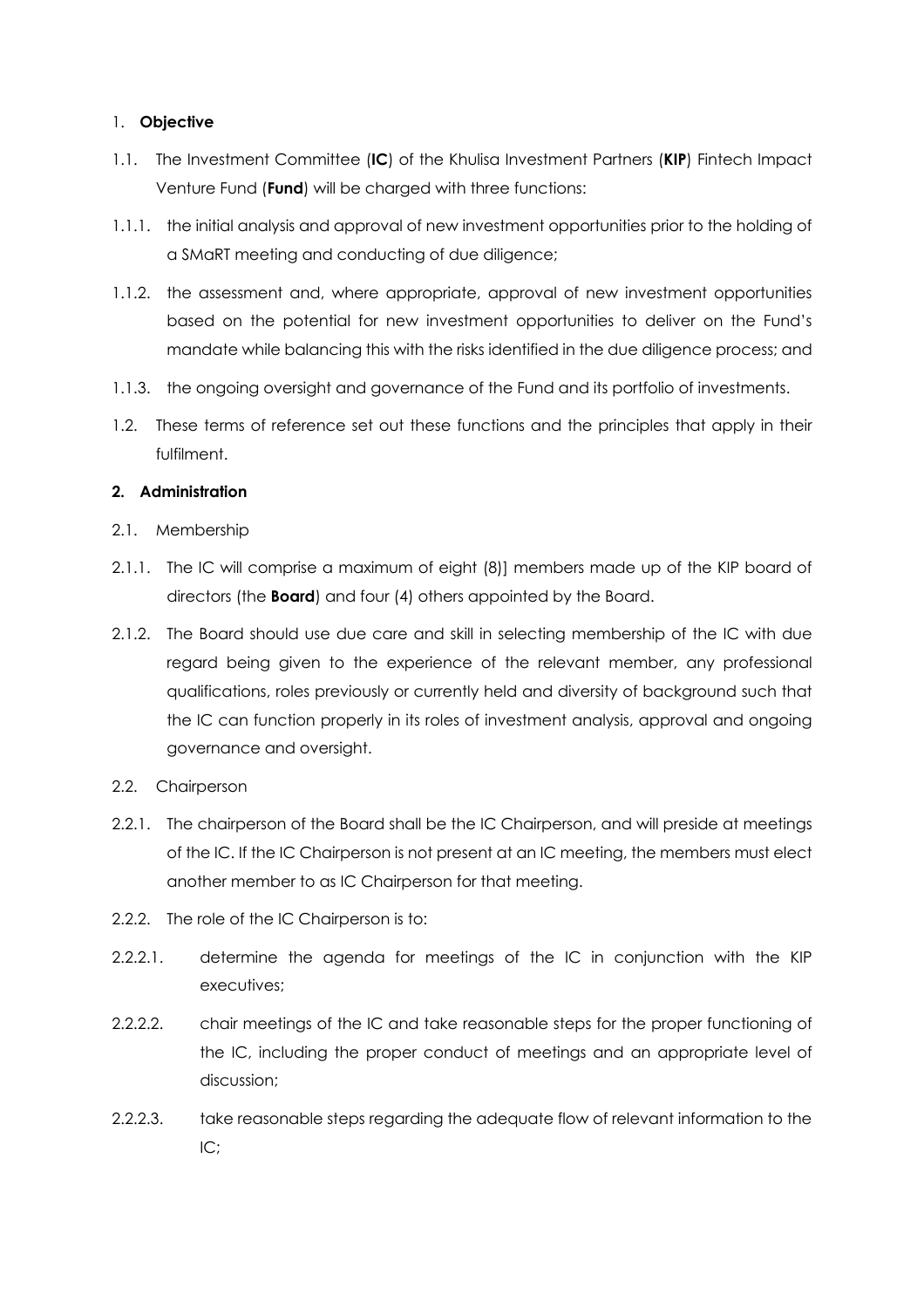- 2.2.2.4. take reasonable steps to advise the Board on the IC's recommendations to the Board on matters falling within the scope of the IC's responsibilities; and
- 2.2.2.5. review the minutes of meetings of the IC for circulation to and approval of the IC and sign the approved minutes.

## 2.3. Meetings

- 2.3.1. The IC will meet as often as necessary where a new investment opportunity arises. It is currently planned that the IC will meet twice per month (but this may be varied at the discretion of the IC).
- 2.3.2. The IC will invite members of the KIP executive team to attend meetings as relevant and appropriate in order to ensure the successful fulfilment of its functions.
- 2.3.3. Where deemed appropriate by the IC Chairperson, meetings may occur via conference call or other electronic means and approvals and recommendations may occur via written resolution.
- 2.3.4. One member of the IC will be appointed to act as secretary of the IC. The IC secretary will also be responsible for keeping the minutes of the meetings of the IC (except when the IC is in closed session) and circulating them to the Chairperson for review, the other IC members, the Board and other IC attendees as appropriate.
- 2.3.5. A quorum shall present where at least four (4) members of the IC attend a meeting.

#### **3. Scope**

- 3.1. The IC is charged with examining all new investment opportunities which pass the screens applied by the KIP executive team based on the Fund's investment process and policy.
- 3.2. While the outcomes and recommendations of the SMaRT meeting and the due diligence are instructive and provide valuable guidance regarding the effective allocation of the Fund's resources, it is ultimately up to the IC to accept or reject a new investment opportunity.

#### 3.3. **Function 1: Initial analysis of new investment opportunities prior to a SMaRT**

- 3.3.1. The IC is charged with initial analysis and assessment of any new investment opportunity (the **Target**) that passes the Stage 1 Screening process.
- 3.3.2. The initial analysis should include:
- 3.3.2.1. a review of the high-level business model analysis of the Target done in Stage 2 Screening;
- 3.3.2.2. a review of the financial performance of the Target;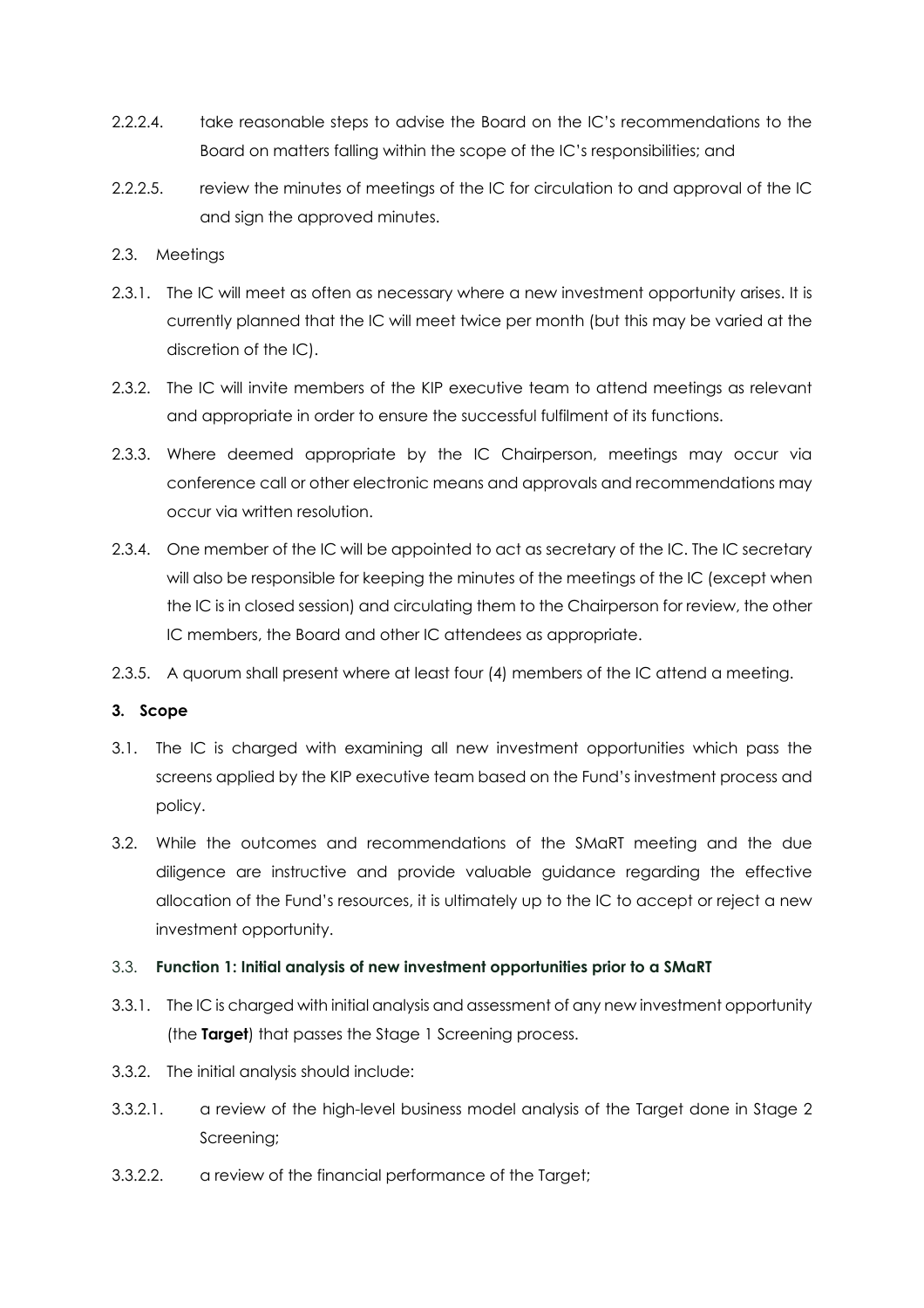- 3.3.2.3. a review of key ESG risks of the Target;
- 3.3.2.4. discussion around where ESG improvements might be made with respect to the business of a Target;
- 3.3.2.5. discussion about the Target with respect to the Fund's investment philosophy; and
- 3.3.2.6. discussion regarding whether an investment in the Target would meet the Fund's greater investment goals.
- 3.3.3. The outcome of Function 1 will be that the IC provides approval (or rejection) for a Target to progress to a SMaRT meeting and in-depth due diligence.
- 3.3.4. This approval will include the approval of the engagement and coordination of appropriate legal, accounting, audit or other advisors by the KIP executive team as necessary to ensure effective and timeous execution of the deal.

#### 3.4. **Function 2: Final Approval of new investment opportunities**

- 3.4.1. Following the completion of a SMaRT meeting and in-depth due diligence, the IC shall be required to approve the investment into the Target. The IC will be charged with:
- 3.4.1.1. review of outcomes and recommendations of the SMaRT meeting;
- 3.4.1.2. review of detailed commercial due diligence findings;
- 3.4.1.3. review of detailed ESG due diligence findings;
- 3.4.1.4. discussion around identified ESG risks and appropriate mitigators;
- 3.4.1.5. review of draft term sheet for deal execution. Appropriate ESG warranties and clauses to be included where necessary;

The outcome of Function 2 will be to provide final approval of an investment in the Target.

#### 3.5. **Function 3: Ongoing Oversight and Governance**

- 3.5.1. The IC is ultimately responsible for the ongoing oversight and governance of investments made by the Fund and will report to the Board each quarter. In this regard, the IC will be charged with:
- 3.5.1.1. continued engagement with KIP representatives charged with providing postinvestment support to portfolio companies;
- 3.5.1.2. quarterly reviews of the performance and progress of portfolio companies;
- 3.5.1.3. discussion around issues being faced by portfolio companies;
- 3.5.1.4. monitoring of portfolio company performance against Fund ESG requirements;